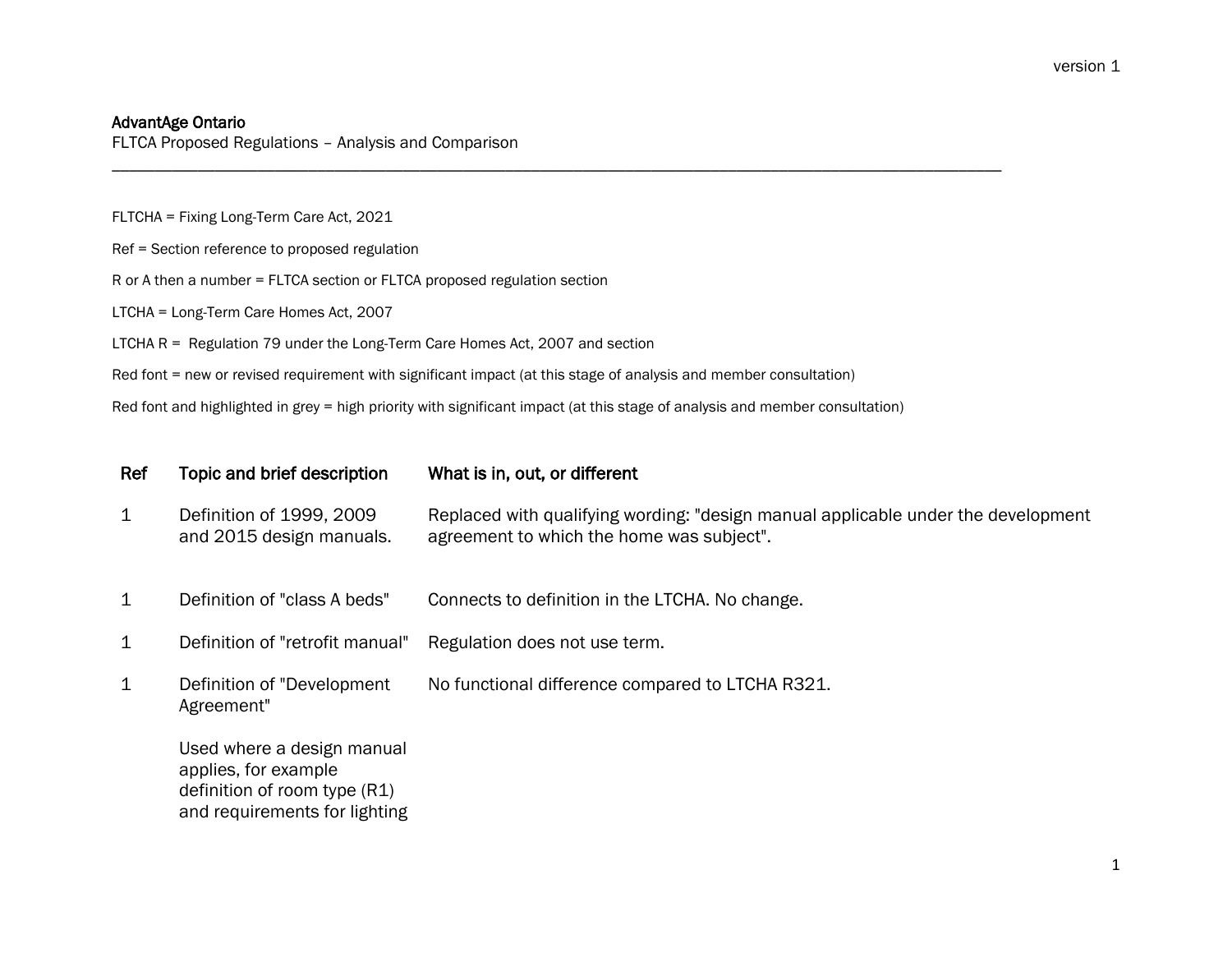(R21), generators (R22), and informing placement coordinators of vacancies (R204).

4 Definition of "Caregiver" for the purpose of the Act and Regulation. 1. Recognized in preamble and Bill of Rights (A3) 2. IPAC must have educational component (A23)

New definition. Summary:

1. Family, friend, or important person

2. At least 16

- 3. Provides paid or unpaid support or assistance
- 4. Designated in writing
- 5 Definition of "Controlling interest" Removes share ownership requirement (10%/voting rights for control)

Moved from LTCHA 2 (2)

21 Lighting – use of term "development agreement"

No functional difference (LTCHA R18)

22 Generators – use of term "development agreement" and removal of sections Outdated transitional provisions removed. Homes with beds other than Class A or beds under an emergency licence and not subject to a development agreement must comply with 22 (1) by December 31, 2024. (LTCHA R19)

3. Experience survey must include caregivers A(43)

4. Caregivers are essential visitors and must under visitor policy have access during

pandemic and outbreaks (R268) (see R268 for new visitor policy)

30 Care conference Outdated transitional provisions removed. (LTCHA R27)

Material additions: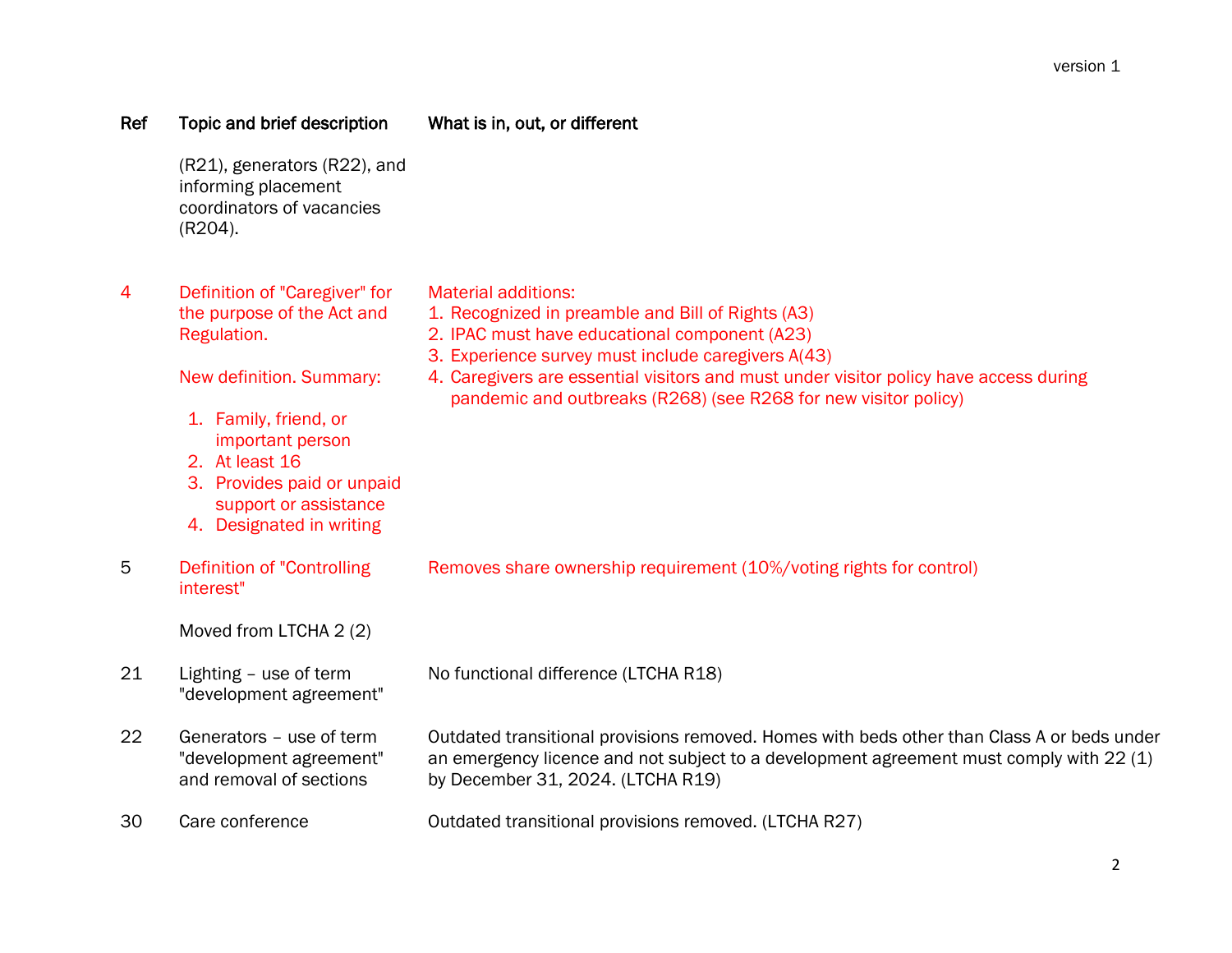| 33        | Calculation period for targets<br>in sections 8 and 9 of the Act<br>relating to hours of direct<br>care for PSWs, nurses and<br>allied health professionals.                  | New - Measurement of first periodic increase towards targets starts 1 Jan 2022 and ends 31<br><b>March 2022.</b><br><b>Reporting system?</b>                                                                                                                                                                                                                                                                                                                                                                                                                                                                                                                                                                                                  |
|-----------|-------------------------------------------------------------------------------------------------------------------------------------------------------------------------------|-----------------------------------------------------------------------------------------------------------------------------------------------------------------------------------------------------------------------------------------------------------------------------------------------------------------------------------------------------------------------------------------------------------------------------------------------------------------------------------------------------------------------------------------------------------------------------------------------------------------------------------------------------------------------------------------------------------------------------------------------|
| 34<br>(3) | Time to comply with palliative<br>care philosophy<br>requirements under section<br>12 of the Act.                                                                             | Home has 6 months from section 34 coming into force to meet requirements of section 34 of<br>the Reg and section 12 of the Act with respect to palliative care program.                                                                                                                                                                                                                                                                                                                                                                                                                                                                                                                                                                       |
| 61        | Palliative care requirements<br>Relates to section A12 that<br>requires home to provide<br>residents with care or<br>services that integrate a<br>palliative care philosophy. | Resident (or SDM and designated individual) must receive explanation of palliative care<br>options that may be part of care to the resident, including end-of-life care. The palliative care<br>assessment as part of a plan of care must be holistic and comprehensive. The section sets<br>out minimum content for palliative care services (quality of life improvements, symptom<br>management, psychosocial supports, end-of-life care). Home has 6 months from section 34<br>coming into force to meet requirements of section 34 of the Reg and section 12 of the Act<br>with respect to palliative care program.<br>LTCHA R42 requires licensees to ensure that every resident receives "end-of-life-care" that<br>meets their needs. |
| 67        | Therapy services                                                                                                                                                              | Outdated transitional provisions removed. (LTCHA R59)                                                                                                                                                                                                                                                                                                                                                                                                                                                                                                                                                                                                                                                                                         |
| 77        | Menu planning requirements                                                                                                                                                    | Additional menu cycle requirements: (1) Primary entree and side dishes at all 3 meals and<br>dessert at lunch and dinner. (2) Choice of snacks. (3) Before menu cycle in effect: (a) review<br>by Resident Council, (b) evaluated by nutrition manager and RD staff members, (c) approved<br>by staff member RD, taking under consideration requirements and DRIs. (4) Must keep record                                                                                                                                                                                                                                                                                                                                                       |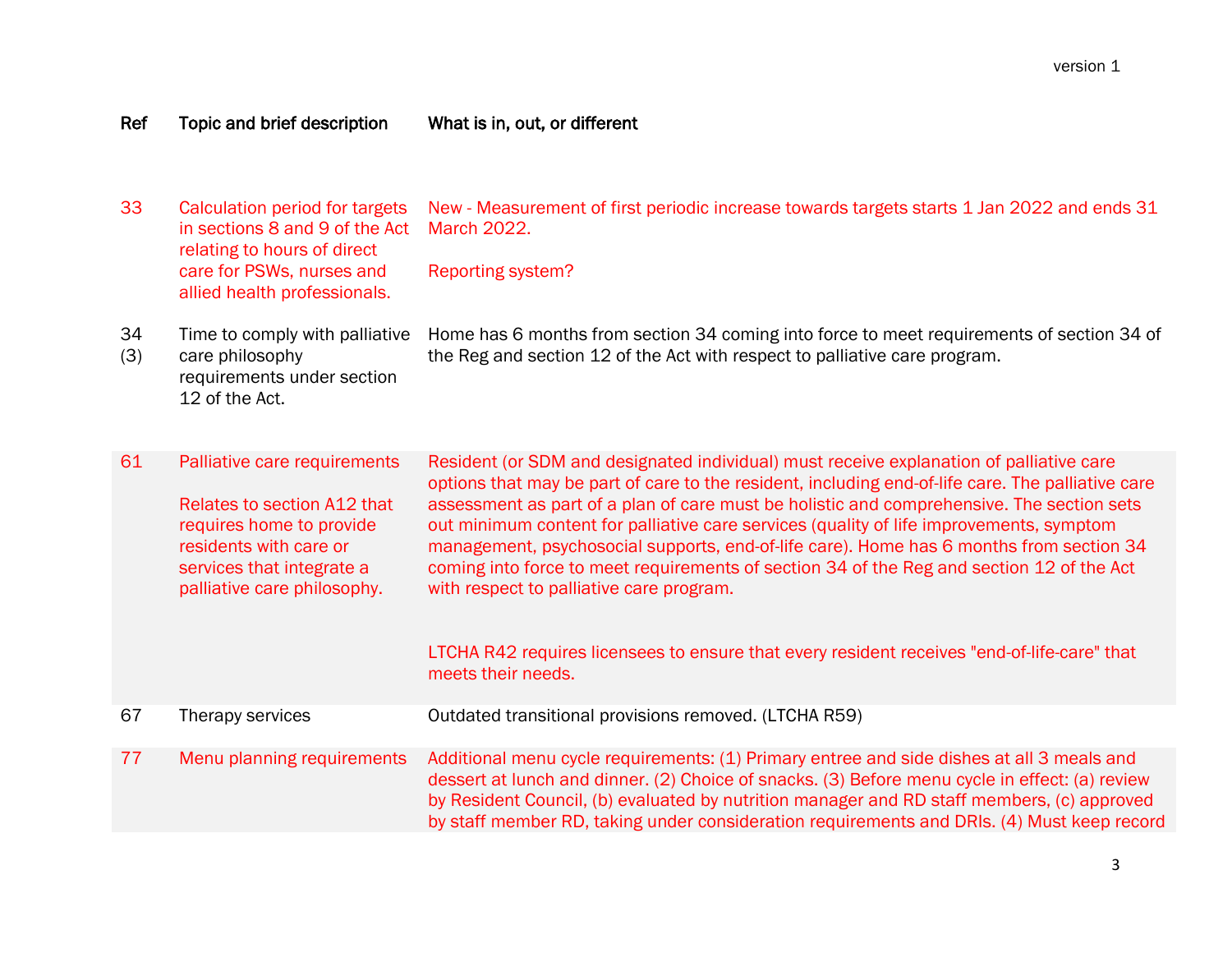| Ref | Topic and brief description                                        | What is in, out, or different                                                                                                                                                                                                                                                                                                                                                                                                                                                                                                                                                                                                                                                                                                                                                                                                                                                                                                                                                                                          |
|-----|--------------------------------------------------------------------|------------------------------------------------------------------------------------------------------------------------------------------------------------------------------------------------------------------------------------------------------------------------------------------------------------------------------------------------------------------------------------------------------------------------------------------------------------------------------------------------------------------------------------------------------------------------------------------------------------------------------------------------------------------------------------------------------------------------------------------------------------------------------------------------------------------------------------------------------------------------------------------------------------------------------------------------------------------------------------------------------------------------|
|     |                                                                    | of evaluation under (b) including any changes. (5) No longer set times for breakfast and<br>dinner - meals served at times agreed by Resident Council and Administrator. (LTCHA R71)                                                                                                                                                                                                                                                                                                                                                                                                                                                                                                                                                                                                                                                                                                                                                                                                                                   |
| 102 | Infection prevention and<br>control program (IPAC)<br>requirements | Additional requirements from Act (section 23 versus LTCHA 89):<br>1. Evidence based procedures<br>2. Educational component for staff, residents, volunteers, and caregivers.<br>Additional requirements in Reg:<br>1. Home must implement all Director protocols<br>2. IPAC teams must include IPAC lead, MD, ND and Admin<br>3. Local MOH invited to all meetings<br>4. Program evaluation in accordance with Director protocols<br>5. Implementation in accordance with current medical evidence and precautionary principle<br>as set out in Director protocol<br>6. Six additions to education and experience qualification of IPAC Lead (including<br>certification within 3 years of section coming into force)<br>7. List of IPAC Lead responsibilities<br>8. Minimum hours/week for IPAC Lead (and evaluation if additional Lead necessary)<br>9. Quality management program for IPAC (as set out in Director protocol)<br>10. IPAC contact information (monitored regularly) to MOH or OPAC Hub. (LTCHA R229) |
| 108 | Dealing with complaints                                            | Clarification that for the purpose of immediate investigation "harm" includes but is not limited<br>to physical harm.<br>Response to complain must include MOLTC and patient ombudsman contact information, and<br>if the requirement to immediately forward the complaint to the Director under A26 (1) (c)<br>applies, that the home did so.<br>Direction with respect to A26 (1) (c) - during normal business hours and after. (LTCHA R101)                                                                                                                                                                                                                                                                                                                                                                                                                                                                                                                                                                         |
| 109 | Additional requirements -<br>section A26                           | New. Complaints alleging risk of harm to a resident must be forwarded immediately to the<br>Director along with the documented record under 108 (2) (LTCHA R                                                                                                                                                                                                                                                                                                                                                                                                                                                                                                                                                                                                                                                                                                                                                                                                                                                           |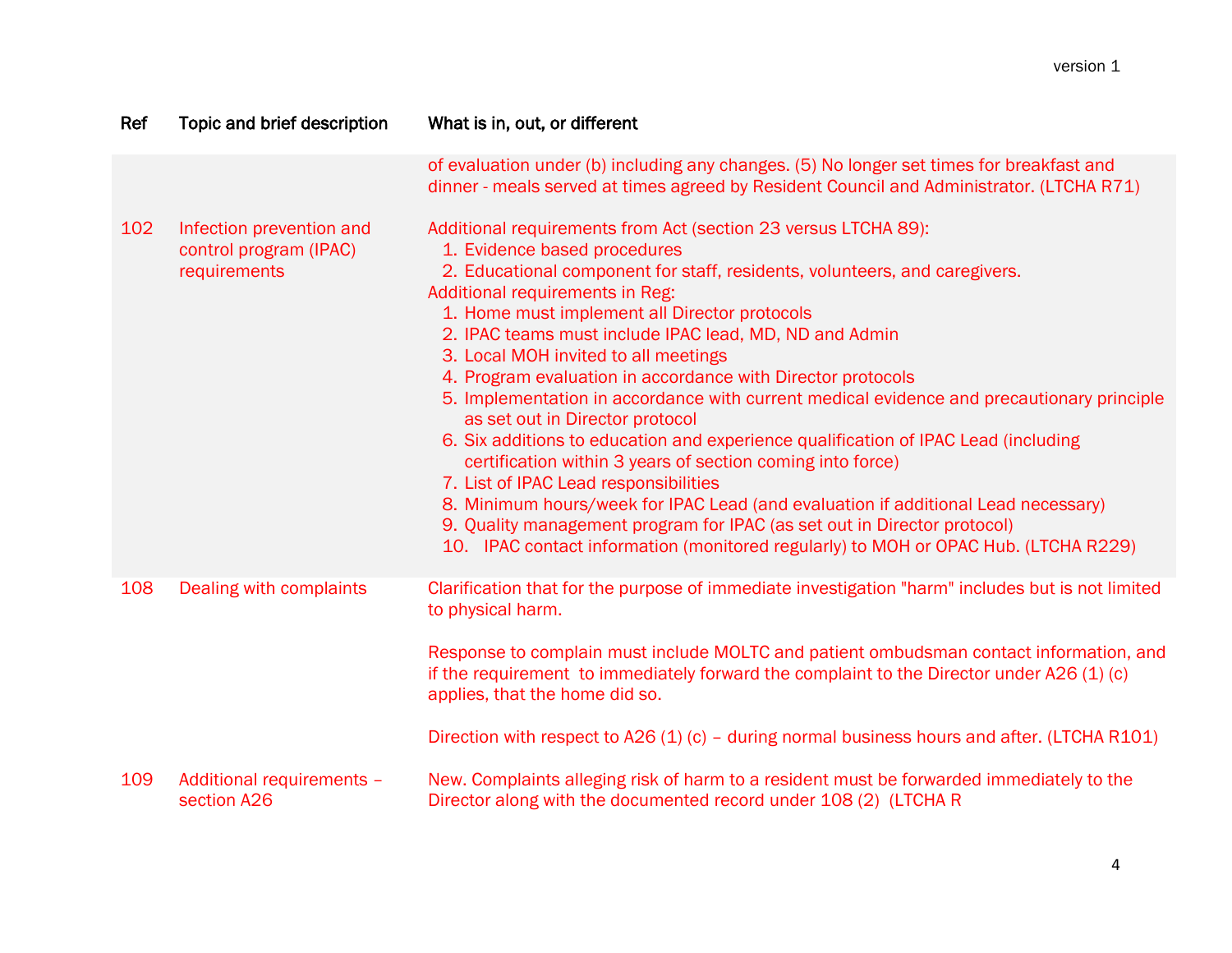| Ref            | Topic and brief description                                                                    | What is in, out, or different                                                                                                                                                                                                                                                                                                                                                                     |
|----------------|------------------------------------------------------------------------------------------------|---------------------------------------------------------------------------------------------------------------------------------------------------------------------------------------------------------------------------------------------------------------------------------------------------------------------------------------------------------------------------------------------------|
| 115            | Reports relating to critical<br>incidents                                                      | The Director must be immediately informed of an emergency, which means "an urgent or<br>pressing situation or condition presenting an imminent threat to the health or well-being of<br>residents and others attending the home that requires immediate action to ensure the safety                                                                                                               |
|                | Uses definition of emergency<br>from R269                                                      | of persons in the home." (LTCHA R107)                                                                                                                                                                                                                                                                                                                                                             |
| 117            | Whistle-blowing protection<br>(A30)                                                            | New. Protections against retaliation apply to reports made to resident and family councils<br>(there already protections with respect to reports to inspectors and Director)                                                                                                                                                                                                                      |
| 165-<br>169    | <b>Quality improvement</b><br>initiative - A42                                                 | 166 - Committee composition and responsibilities (must have Committee 6 months after<br>section coming into force).<br>167 - Designated lead must be staff member.                                                                                                                                                                                                                                |
|                | <b>Compare to LTCHA R228</b>                                                                   | 168 - Report on quality improvement initiative: mandatory content and record keeping<br>requirements (experience survey date and results, communication of results, action taken on<br>results and more generally, role of resident council and Committee in actions, dates actions<br>communicated to residents)<br>169 - record of names of persons who evaluated in evaluation of improvements |
| 201            | Change of category                                                                             | Removes out of date references. (LTCHA R103)                                                                                                                                                                                                                                                                                                                                                      |
| 204            | Informing placement<br>coordinator about vacancies<br>- use of term "development<br>agreement" | No functional difference - home must inform whether bed is subject to a design manual<br>under a development agreement versus the class of bed in current regulation. (LTCHA R                                                                                                                                                                                                                    |
| 252            | <b>Medical Director</b>                                                                        | Agreement to include completion of Medical Director course, other training, and minimum<br>hours - 6 month transition period.                                                                                                                                                                                                                                                                     |
|                |                                                                                                | New responsibility re oversight of resident clinical care. (LTCHA R79-81)                                                                                                                                                                                                                                                                                                                         |
| $253 -$<br>257 | Hiring staff, accepting<br>volunteers                                                          | Organizational changes: Police checks in separate section from declarations and different<br>sections for charges, convictions, and professional misconduct.                                                                                                                                                                                                                                      |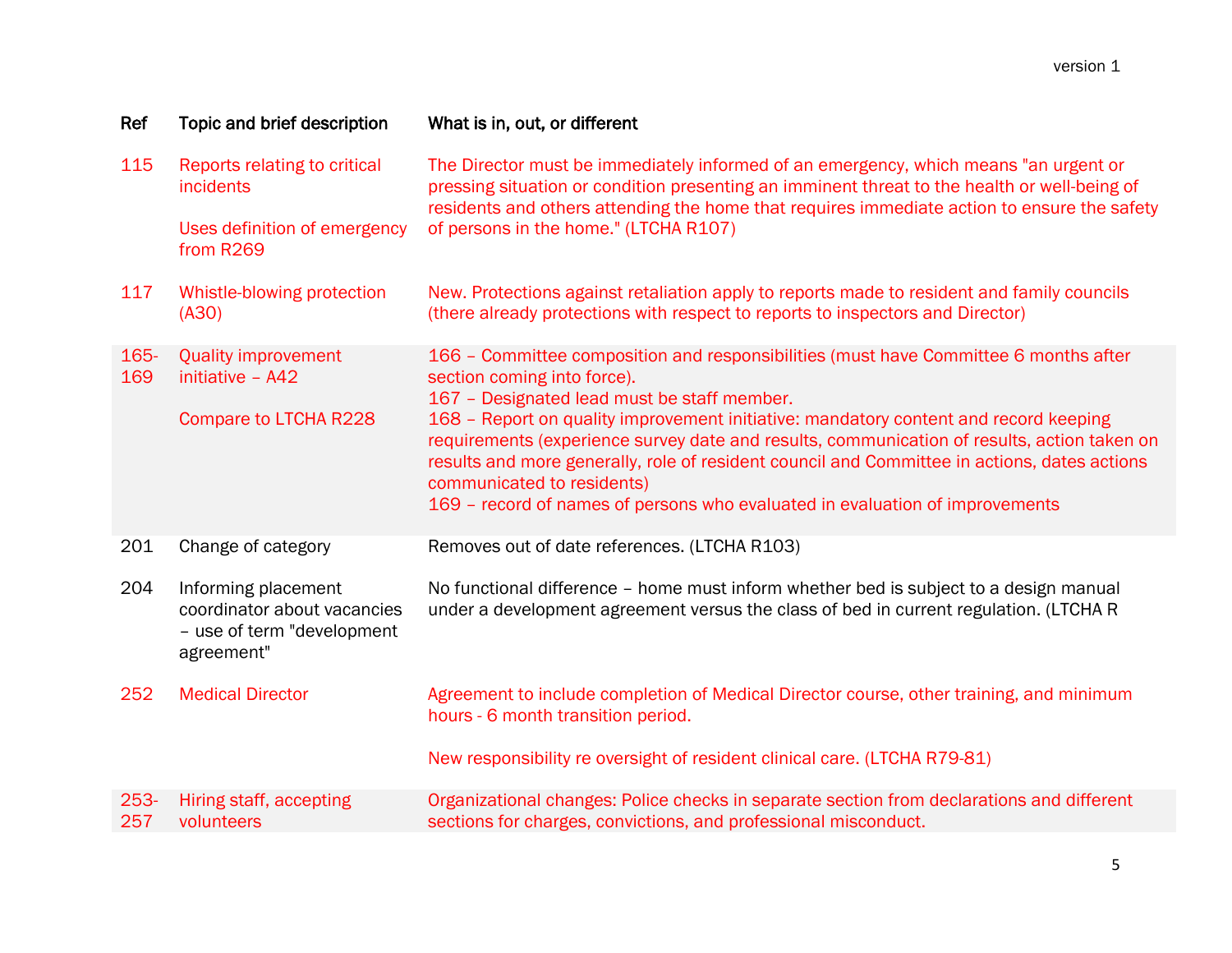|            |                                                      | Additional offences subject to screening.                                                                                                                                                                                                                                                                                           |
|------------|------------------------------------------------------|-------------------------------------------------------------------------------------------------------------------------------------------------------------------------------------------------------------------------------------------------------------------------------------------------------------------------------------|
|            |                                                      | Limitation period for screening for certain charges and convictions (5 years back).                                                                                                                                                                                                                                                 |
|            |                                                      | Police checks for staff and volunteers hired during pandemic required within 3 months.                                                                                                                                                                                                                                              |
|            |                                                      | New screening requirements for directors and members of committee or board of<br>management. {LTCHA R215}                                                                                                                                                                                                                           |
| 260<br>261 | Orientation<br>Retraining - timing and<br>transition | Additional training for staff in IPAC (four areas)<br>LTCHA training and retraining deemed to be FLTCA training or retraining, and training dates<br>under LTCHA determine retraining interval under FLTCA.                                                                                                                         |
| 264        | Orientation for volunteers                           | IPAC training requirements - 260 (2) of Act.                                                                                                                                                                                                                                                                                        |
| 265        | Information for residents                            | Visitor policy added to list for package. (LTCHA R224)                                                                                                                                                                                                                                                                              |
| 266        | Posting of information                               | Additional items to post in home, for example visitor policy, notice of AMP, contact information<br>for administrator and ND. (LTCHA R225)                                                                                                                                                                                          |
| 268        | <b>Visitor policy</b>                                | New. Visitor policy required with minimum required content set out. Homes must retain visitor<br>logs for 30 days.                                                                                                                                                                                                                  |
| 269-<br>71 | <b>Emergency plans</b>                               | <b>Additional requirements:</b><br>1. More detail on who to consult while developing/updating                                                                                                                                                                                                                                       |
|            | <b>Compare to LTCHA R230</b>                         | 2. Four additional events to plan for,<br>3. More requirements for evacuation planning<br>4. Specification for resources and equipment and entities in responding to emergencies -<br>and their role and how home will consult with them<br>5. Plan for provision of food, fluid, and drugs<br>6. Specification for plan activation |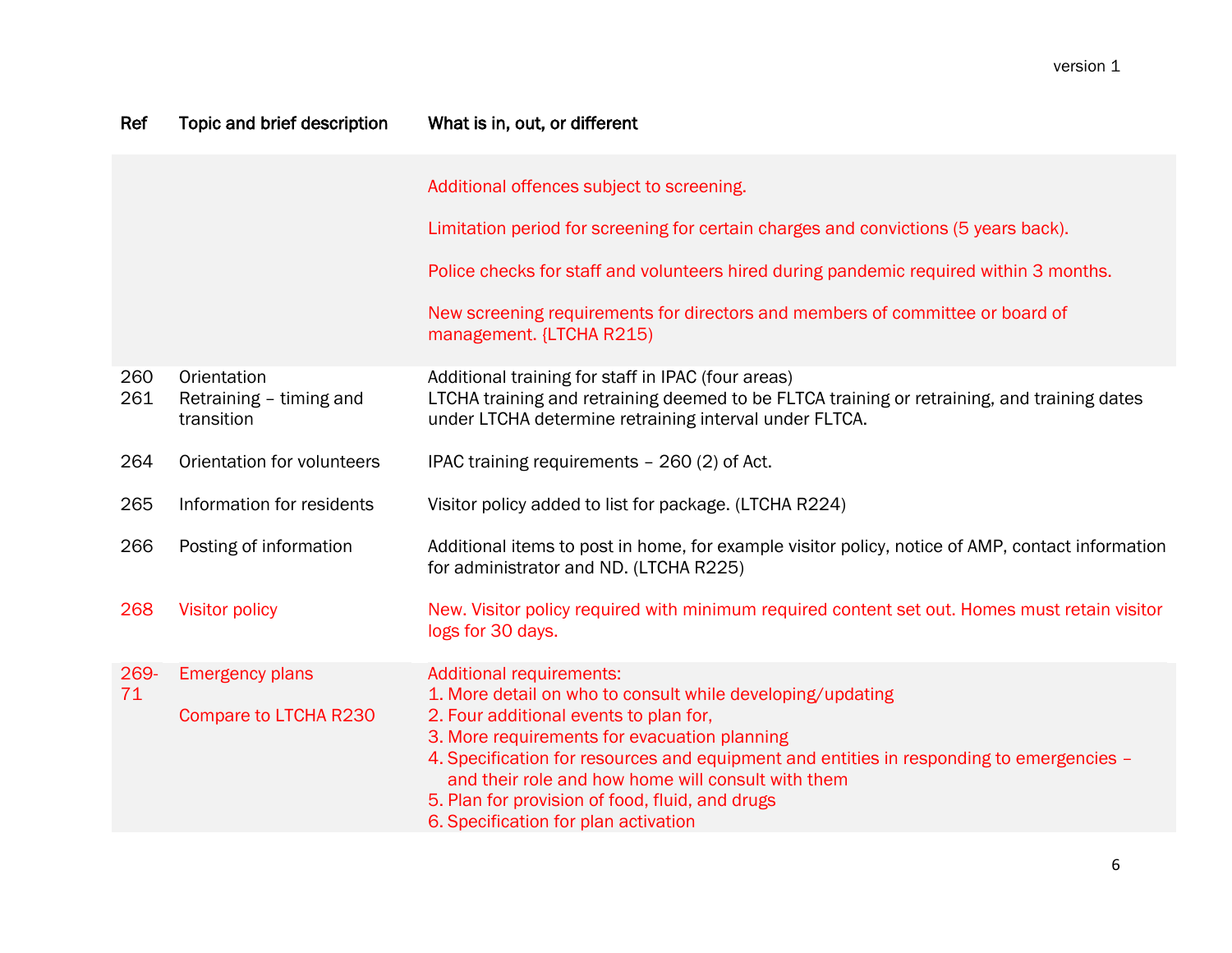| Ref        | Topic and brief description                         | What is in, out, or different                                                                                                                                                                                                                                                                                                                                                                                                                                                                                                                                                                                                                                                                                                                                   |
|------------|-----------------------------------------------------|-----------------------------------------------------------------------------------------------------------------------------------------------------------------------------------------------------------------------------------------------------------------------------------------------------------------------------------------------------------------------------------------------------------------------------------------------------------------------------------------------------------------------------------------------------------------------------------------------------------------------------------------------------------------------------------------------------------------------------------------------------------------|
|            |                                                     | 7. Specifications for communication<br>8. Evaluation within 30 days following emergency declared over, including feedback from<br>entities involved in emergency<br>9. Additional events subject to testing (gas leaks, boil water advisories)<br>10. Additional requirements relating to recovery from emergency<br>11. Additional requirements for pandemic and epidemic planning<br>12. MOH must be invited to participate in emergency planning relating to matters with "public"<br>health significance"<br>13. IPAC Lead must be involved with respect to emergency planning for pandemics and<br>outbreaks<br>14. Requirements and content relating to attestation in A90 - attesting to compliance with<br>emergency planning requirements (LTCHA R230) |
| 272        | Website                                             | New. Licensee must have a website with required content, including contact information for<br>administrator, ND and IPAC lead, and Ministry toll-free number for making complaints, and<br>emergency plan and visitor policy. 6 months transition period.                                                                                                                                                                                                                                                                                                                                                                                                                                                                                                       |
| 273<br>274 | CMOH and MOH<br>Communications equipment            | Requirement to comply with CMOH and MOH orders, guidance, and advice.<br>Access to reliable communications equipment for the purpose of obtaining emergency<br>assistance.                                                                                                                                                                                                                                                                                                                                                                                                                                                                                                                                                                                      |
| 279-<br>83 | Staff and volunteer records                         | Additional content relating to screening records.                                                                                                                                                                                                                                                                                                                                                                                                                                                                                                                                                                                                                                                                                                               |
|            |                                                     | Records for volunteers and board members who have responsibilities at more than one<br>home must be kept at each home (like staff currently).                                                                                                                                                                                                                                                                                                                                                                                                                                                                                                                                                                                                                   |
| 320        | Conditions of a licence -<br>development agreements | Compliance with development agreement is a condition of a licence.                                                                                                                                                                                                                                                                                                                                                                                                                                                                                                                                                                                                                                                                                              |
| 349        | Re-inspection fees                                  | \$500 fee for second (and subsequent) inspection to determine compliance with a compliance<br>order. (LTCHA R 299.1)                                                                                                                                                                                                                                                                                                                                                                                                                                                                                                                                                                                                                                            |